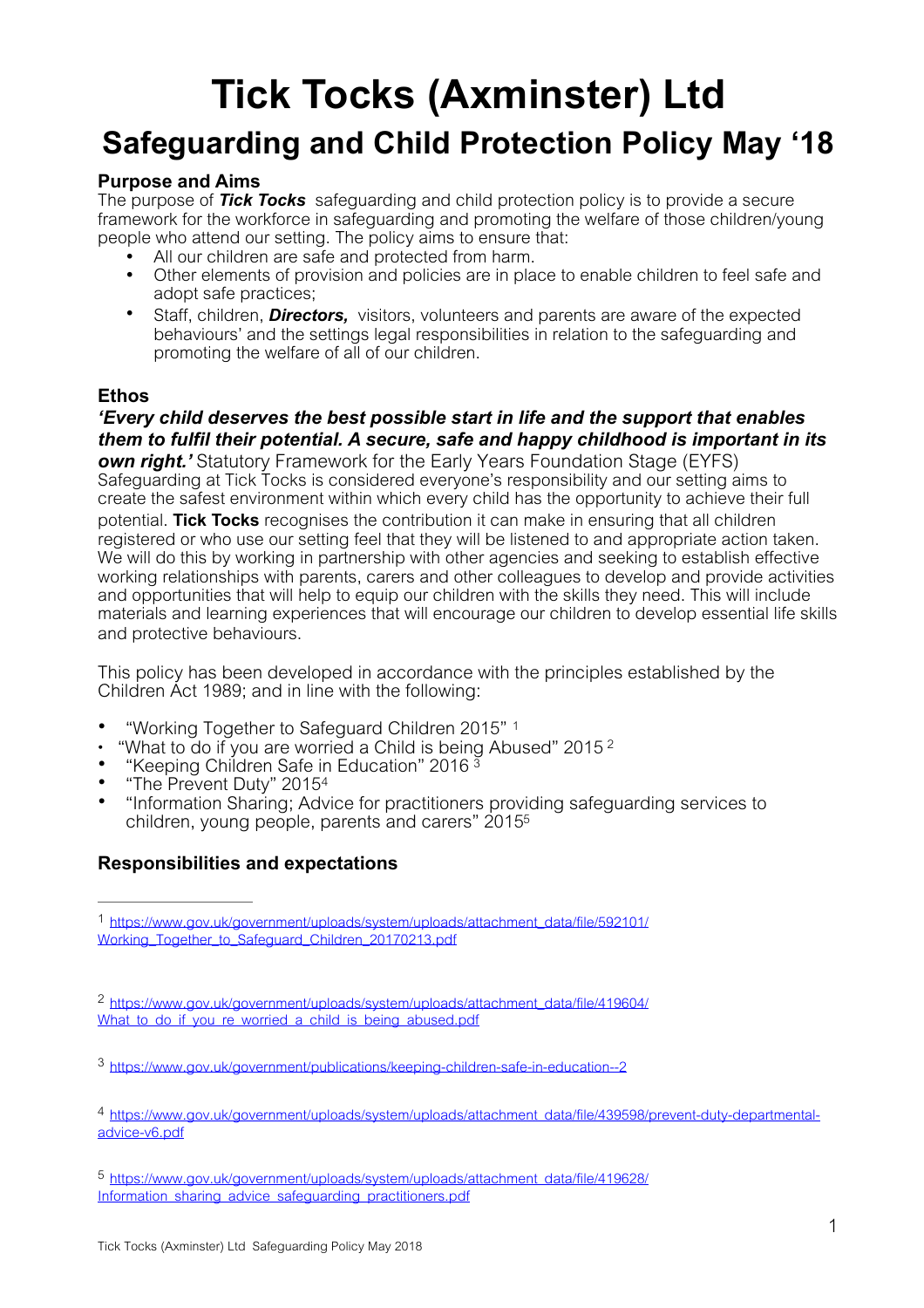The Management and Directors takes seriously its responsibility under section 11 of the Children Act and duties under "working together" to safeguard and promote the welfare of children; to work together with other agencies to ensure adequate arrangements exist within our setting to identify, and support those children who are suffering harm or are likely to suffer significant harm. We recognise that all staff and management have a full and active part to play in protecting our children from harm, and that the child's welfare is our paramount concern.

The Directors should also ensure the following: -

- that the safeguarding and child protection policy is made available to parents and carers.
- that all staff and volunteers are properly checked to make sure they are safe to work with the children who attend our setting.
- that the setting has procedures for handling allegations of abuse made against members of staff (including the Manager/Directors) or any other visitors to the setting.
- the safe and appropriate use of cameras, mobile devices (e.g. smart watches) phones, technology and on-line equipment within the setting.
- the Counter Terrorism and Security Act 2015 which places a duty on early years and childcare providers "to have due regard to the need to prevent people from being drawn into terrorism" (The Prevent Duty) is implemented, taking into account the Devon Children and Families Partnership (DCFP) '*Prevent'* policies, protocols and procedures and ensuring the Fundamental British Values are implemented as stated in the EYFS.
- a Safeguarding Designated Lead (SDL) is appointed who has lead responsibility for dealing with all safeguarding issues in our setting.
	- o The **Safeguarding Designated Lead** is **Alison Coleman** If they are not available then contact

## o The **Deputy Safeguarding Designated Lead Sarah Perryment** *(Both Alison and Sarah can also be contacted with any safeguarding concerns).*

• Our procedures will be annually reviewed and up-dated.

The responsibilities for the Safeguarding Designated Lead (SDL) are: -

- to ensure that all safeguarding issues raised in setting are effectively responded to, recorded and referred to the appropriate agency. Child Protection records will be kept until the child is aged 21years.
- All adults, (including volunteers) new to our setting will be made aware of this policy and the procedures for child protection, the name and contact details of the Safeguarding Designated Lead and have these explained, as part of their induction into the setting.
- Be responsible for arranging the settings safeguarding training for all staff and volunteers who work with the children and young people. The SDL must ensure that the safeguarding training takes place at least every three years for all; which they can deliver in-house provided they are linked in to the support and quality assurance process offered by the Local Authority and the Local Safeguarding Children's Board.
- to attend or ensure that a senior member of staff who has the relevant training and access to appropriate supervision, attends where appropriate, all child protection case conferences, reviews, core groups or meetings where it concerns a child in our care and to contribute to multi-agency discussions to safeguard and promote the child's welfare.
- for ensuring the acceptable, safe use and storage of all camera technology, images, and mobile phones through the implementation, monitoring and reviewing of the appropriate polices and procedures. This includes the on-line Safety Policy which includes Camera & Image Policy, Mobile Devices and Phone Policy, Acceptable Use Policy.
- Interrupting and implementing the Fundamental British Values.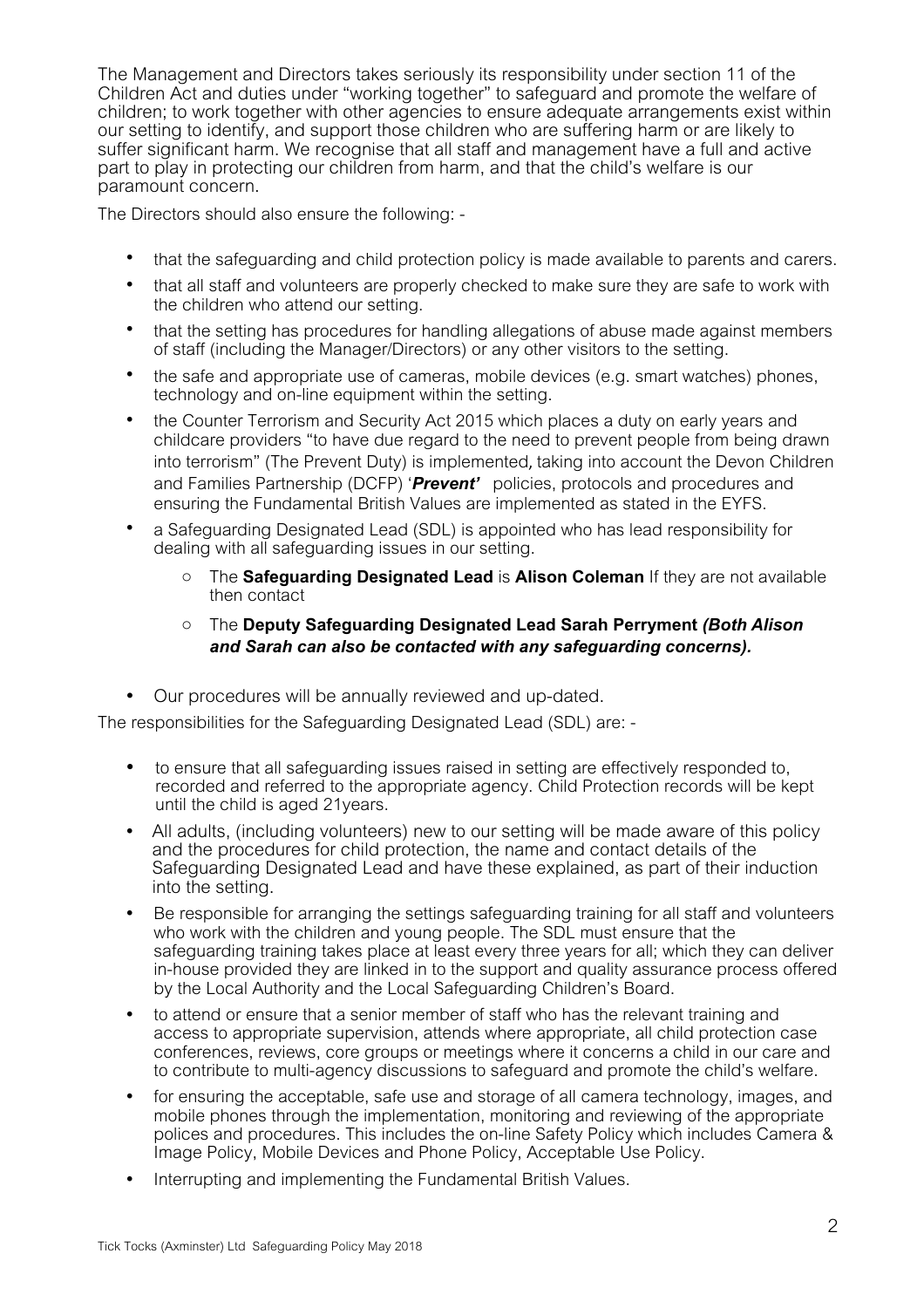All Child Protection concerns need to be acted on **immediately**. If you are concerned that a child may be at risk or is actually suffering abuse, you must tell the Safeguarding Designated Lead.

## **All Adults, including the SDL, have a duty to refer all known or suspected cases of abuse to the relevant agency including MASH (Multi Agency Safeguarding Hub), Children and**

Young Peoples Service (CYPS) - Social Care, or the Police. Where a disclosure is made to a visiting staff member from a different agency, e.g. Early Years Consultants, Health Visitors, it is the responsibility of that agency staff to formally report the referral to the Setting's Safeguarding Designated Lead in the first instance and to follow their organisations procedures. Any records made should be kept securely on the Child's Protection file. Parents should be aware and can access this record unless to do so would increase the risk to the child or impede a potential investigation.

## **Recognising concerns, signs and indicators of abuse**

Safeguarding is not just about protecting children from deliberate harm. For our setting it includes such things as child safety, bullying, racist abuse and harassment, visits, intimate care and internet safety etc. However, it must be acknowledged that technology itself will not present the greatest risk, but the behaviours of individuals using such equipment will. The witnessing of abuse can have a damaging effect on those who are party to it, as well as the child/adult subjected to the actual abuse, and in itself will have a significant impact on the health and emotional well-being of the child

The table below outlines the four main categories of abuse as defined by the Department of Health 'Working Together to Safeguard Children' document 2010. Staff should be aware that the possible indicators are not definitive and that some children may present these behaviours for reasons other than abuse. However, it is important to know the indicators of abuse and to be alert to the **need to consult further.** 

| <b>Type of Abuse</b>                                                                                                                                                                                                                                                                                                                                                                                                                                                                                                                                              | <b>Possible Indicators</b>                                                                                                                                                                                                                                                                                                                                                 |
|-------------------------------------------------------------------------------------------------------------------------------------------------------------------------------------------------------------------------------------------------------------------------------------------------------------------------------------------------------------------------------------------------------------------------------------------------------------------------------------------------------------------------------------------------------------------|----------------------------------------------------------------------------------------------------------------------------------------------------------------------------------------------------------------------------------------------------------------------------------------------------------------------------------------------------------------------------|
| <b>Neglect</b> The persistent failure to meet a<br>child's basic physical and psychological<br>needs, likely to result in the serious<br>impairments of the child's health or<br>development. Neglect may occur during<br>pregnancy as a result of maternal substance<br>abuse. Once a child is born, neglect may<br>involve a parent or carer failing to:<br>provide food, clothing and shelter;<br>protect a child from physical and emotional<br>harm or danger;<br>ensure adequate supervision;<br>ensure access to appropriate medical care<br>or treatment. | Obvious signs of lack of care including:<br>Problems with personal hygiene;<br>Constant hunger;<br>Inadequate clothing;<br>Emaciation;<br>Lateness or non-attendance at the setting;<br>Poor relationship with peers;<br>Untreated medical problems;<br>Compulsive stealing and scavenging;<br>Rocking, hair twisting, thumb sucking;<br>Running away;<br>Low self-esteem. |
| <b>Physical Abuse</b><br>May involve hitting, shaking, throwing,<br>poisoning, burning or scalding, drowning,<br>suffocating or otherwise causing physical<br>harm to a child. Physical harm may also be<br>caused when a parent or carer fabricates<br>the symptoms of, or deliberately induces<br>illness in a child                                                                                                                                                                                                                                            | Physical signs that do not tally with the given<br>account of occurrence conflicting or<br>unrealistic explanations of cause repeated<br>injuries delay in reporting or seeking<br>medical advice.                                                                                                                                                                         |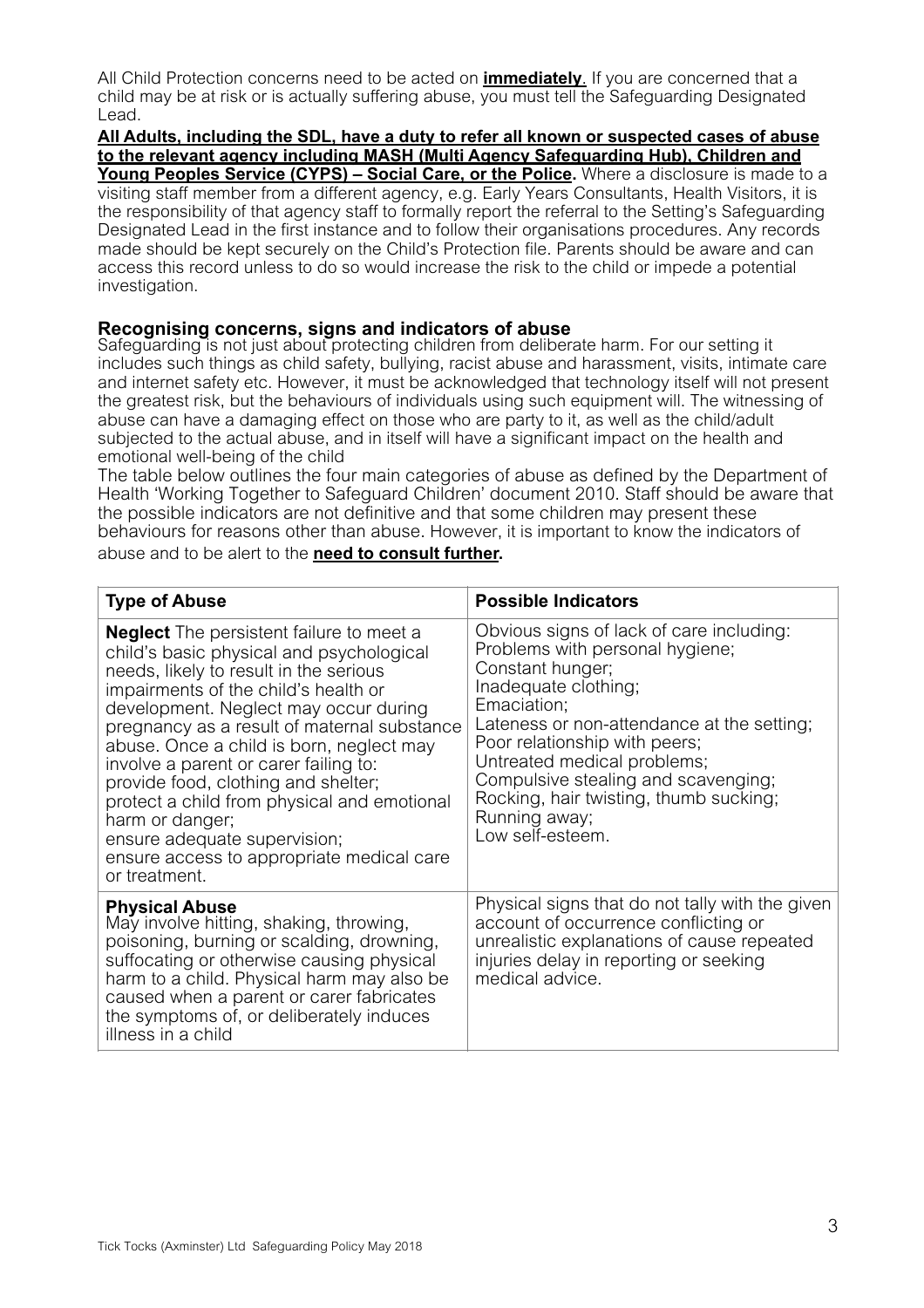| <b>Sexual Abuse</b><br>Forcing or enticing a child to take part in<br>sexual activities, not necessarily involving a<br>high level of violence, whether or not the<br>child is aware of what is happening. The<br>activities may involve physical contact,<br>penetrative or non-penetrative acts and also<br>includes involving children in watching<br>pornographic material or watching sexual<br>acts. | Sudden changes in behaviour<br>Displays of affection which are sexual and<br>age inappropriate<br>Tendency to cling or need constant<br>reassurance<br>Tendency to cry easily<br>Regression to younger behaviour $-$ e.g.<br>thumb sucking, acting like a baby<br>Unexplained gifts or money<br>Depression and withdrawal<br>Wetting/soiling day or night<br>Fear of undressing for PE |
|------------------------------------------------------------------------------------------------------------------------------------------------------------------------------------------------------------------------------------------------------------------------------------------------------------------------------------------------------------------------------------------------------------|----------------------------------------------------------------------------------------------------------------------------------------------------------------------------------------------------------------------------------------------------------------------------------------------------------------------------------------------------------------------------------------|
| <b>Emotional Abuse</b><br>The persistent emotional maltreatment of a<br>child such as to cause severe and<br>persistent adverse effects on the child's<br>emotional development. It may involve<br>conveying to children that they are worthless<br>or unloved, inadequate, or valued only<br>insofar as they meet the needs of another<br>person.                                                         | Rejection<br>Isolation<br>child being blamed for actions of adults<br>child being used as carer for younger<br>siblings<br>affection and basic emotional care giving/<br>warmth, persistently absent or withheld.                                                                                                                                                                      |

## **Prevent**

The Counter Terrorism & Security Act 2015

The Act places a Prevent duty on settings to have "due regard to the need to prevent people from being drawn into terrorism".

Settings subject to the Prevent Duty will be expected to demonstrate activity in the following areas

- Assessing the risk of children being drawn into terrorism
- Demonstrate that they are protecting children and young people from being drawn into terrorism by having robust safeguarding policies.
- Ensure that their safeguarding arrangements take into account the policies and procedures of the DCFP (Local Safeguarding Children Board).
- Make sure that staff have training that gives them the knowledge and confidence to identify children at risk of being drawn into terrorism, and to challenge extremist ideas which can be used to legitimise terrorism
- Expected to ensure children are safe from terrorist and extremist material when accessing the internet in the setting

## **What to do if you are concerned**

If a child makes a disclosure or allegation of abuse against an adult or other child or young person, it is important that you:

- Stay calm and listen carefully.
- Reassure them that they have done the right thing in telling you.
- Do not investigate or ask leading questions.
- Let them know that you will need to tell someone else.
- Do not promise to keep what they have told you a secret.
- Inform your Safeguarding Designated Lead as soon as possible.
- Make a written record of the allegation, disclosure or incident which you must sign, date and record your position using the setting safeguarding record log forms.

If you are concerned that a member of staff or adult in a position of trust poses a danger to a child or young Lead or that they might be abusing a child or young person you should report your concerns to the Safeguarding Designated Lead or the Deputy SGO Where those concerns relate to the Safeguarding Designated Lead however, this should be reported to the *Director Lynn Knight* using the settings 'Whistle blowing' policy.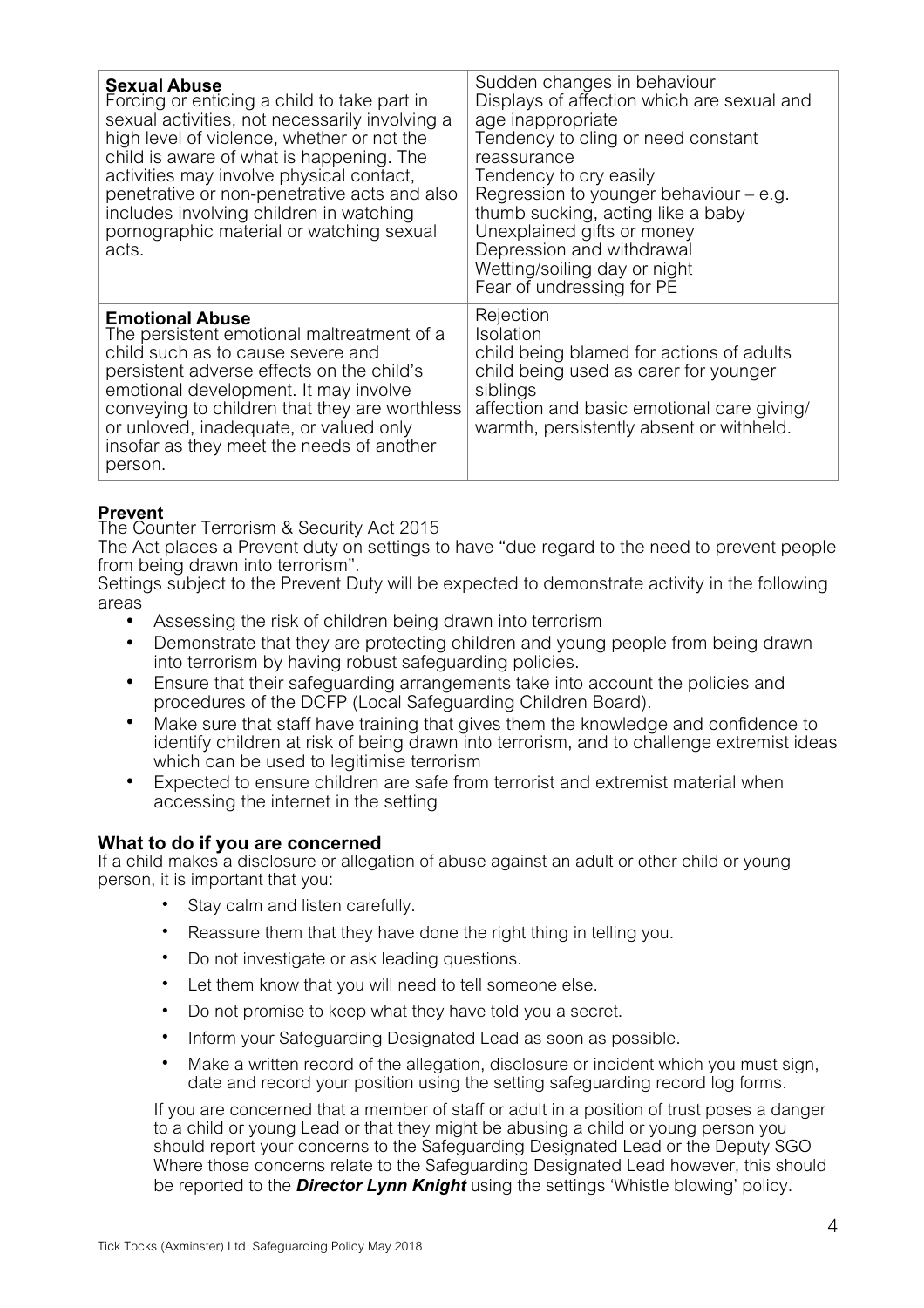## **Whistleblowing**

We recognise that children cannot be expected to raise concerns in an environment where staff fail to do so. All staff should be aware of their duty to raise concerns about the attitude or actions of colleagues and appropriate advice will be sought from the LADO or Safeguarding Team where necessary.

# **Managing Allegations**

We are aware of the possibility of allegations being made against members of staff or volunteers that are working or may come into contact with children and young people whilst in our setting. Allegations will usually be that some kind of abuse has taken place. This could include inappropriate behaviour displayed by members of staff or other persons working with the children such as inappropriate sexual comments, excessive one to one attention beyond the requirements their role and responsibilities, inappropriate sharing or images. They can be made by children and young people or other concerned adults. Allegations are made for a variety of reasons:

- Abuse has actually taken place.
- Something has happened to the child that reminds them of a past event the child is unable to recognise that the situation and people are different; Children can misinterpret your language or your actions.
- Some children recognise that allegations can be powerful and if they are angry with you about something they can make an allegation as a way of hitting out.
- An allegation can be a way of seeking attention.

If an allegation is made against an adult in a position of trust whether they be members of staff or volunteers this should be brought to the immediate attention of the SDL who will advise the *Director's* In the case of the allegation being made against the SDL this will be brought to the immediate attention of Lynn Knight, Director. The SDL/*Director* will need to discuss with the Local Authority Designated Lead (LADO) the nature of the allegations made against the adult, in order for the appropriate action to be taken. This may constitute an initial evaluation meeting or strategy discussion depending on the allegation being made. *Director's* will need to:

- Refer to the Local Authority Designated Lead (LADO) immediately and follow up in writing within 48 hours. Consider safeguarding arrangements of the child or young person to ensure they are away from the alleged abuser.
- Contact the parents or carers of the child/young person if advised to do so by the LADO.
- Consider the rights of the staff member for a fair and equal process of investigation.
- Advise Ofsted of allegation within 14 days of the allegation
- Ensure that the appropriate disciplinary procedures are followed including whether suspending a member of staff from work until the outcome of any investigation if this is deemed necessary.
- Act on any decision made in any strategy meeting.
- Advise the Disclosure and Barring Service where a member of staff has been disciplined or dismissed as a result of the allegations being founded.

A copy of "**What to do if you're worried a child is being abused, Advice for Practitioners"** booklet is kept with this policy. This sets out the guidelines on dealing with incidents, disclosures and the procedures that must be followed.

## **Confidentiality**

- We recognise that all matters relating to child protection are confidential.
- The SDL will disclose personal information about a child or young person to other members of staff on a need to know basis only.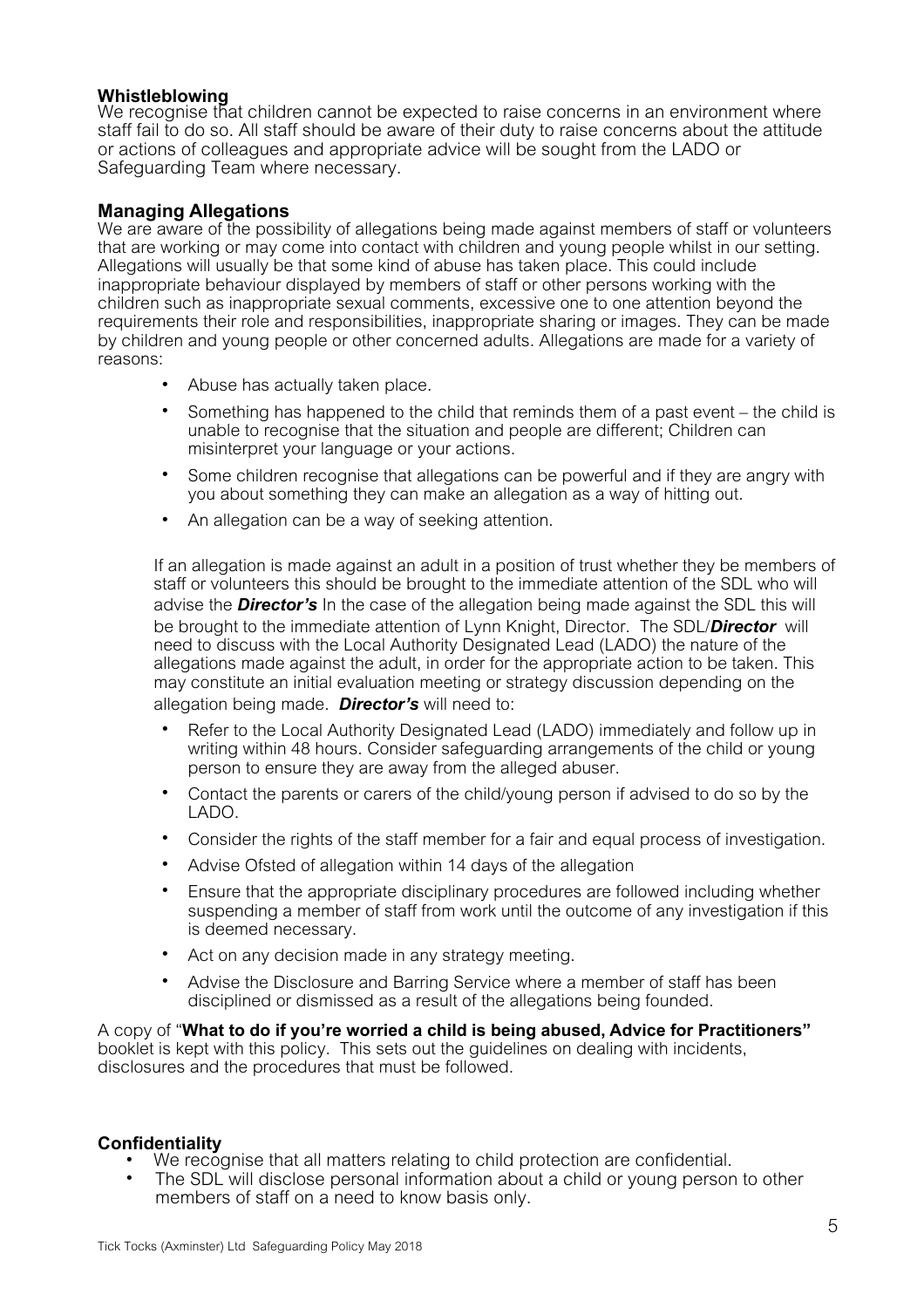- However, all staff must be aware that they have a professional responsibility to share information with other agencies in order to safeguard children.
- All staff must be aware that they cannot promise a child to keep secrets which might compromise the child's safety or well-being or that of another.
- We will always undertake to share our intention to refer a child to MASH (multi agency safeguarding hub) Social Care with their parents /carers consent unless to do so could put the child at greater risk of harm, or impede a criminal investigation. If in doubt, we will consult with the EYCS Safeguarding Team or MASH Consultation Line on this point.
- We will take no names consultations with our MASH team to discuss concerns we may have, but we understand that if they then ask for a name we will disclose those details and it will become an enquiry.

## **Training**

All members of staff and volunteers will have access to safeguarding training at least every three years in line with DCFP as well as regular safeguarding updates from the DSL. We will also, as part of our induction, issue information in relation to our Safeguarding policy and any policy related to safeguarding and promoting our children/young people's welfare to all newly appointed staff and volunteers.

Our Safeguarding Designated Lead will undertake regular updates on safeguarding (at least annually) and further safeguarding training including Group 3 DSCB multi-agency Safeguarding course or Group 3 Refresher Courses. The training will be undertaken at least every three years which updates their awareness and understanding of the impact of the wide agenda of safeguarding issues. This will support both the SDL to be able to better undertake their role and support the setting in ensuring our safeguarding arrangements are robust and achieving better outcomes for the children in our setting. This includes taking part in multi-agency training in addition to safeguarding training.

#### Our *Director's* will have access to safeguarding training and our Named D*SGO Alison*

*Coleman* for Safeguarding will also undertake additional safeguarding awareness training at least every three years. They will also be advised to undertake additional training to support their employers' role in Handling Allegations against adults who work with children and young people, including our staff and volunteers.

Our safeguarding arrangements are monitored regularly and our Safeguarding policy is reviewed annually, in order to keep it updated in line with local and national guidance/legislation.

We will include our Safeguarding Policy in our settings prospectus/website and will post copies of our policy throughout the setting. We are also able to arrange for our policy to be made available to parents whose first language is not English, on request.

#### **Mobile Devices** *(i.e. smart watches and tablets)* **, Phones and Cameras**

**Tick Tocks** has policies and procedures in place with regard to the use of mobile devices, phones and cameras in the setting and on visits etc. Please refer to our Phone and Camera use Policy

## **Related Setting Policies**

'safeguarding covers more than the contribution made to child protection in relation to individual children. It also encompasses issues such as child health and safety, bullying and a range of other issues, for example, arrangements for meeting the medical needs of children, providing first aid, setting security, drugs and substance misuse, etc.

This policy will cross reference to related setting policies and other protocol: *(Suggested list of policies please amend as appropriate to the setting)*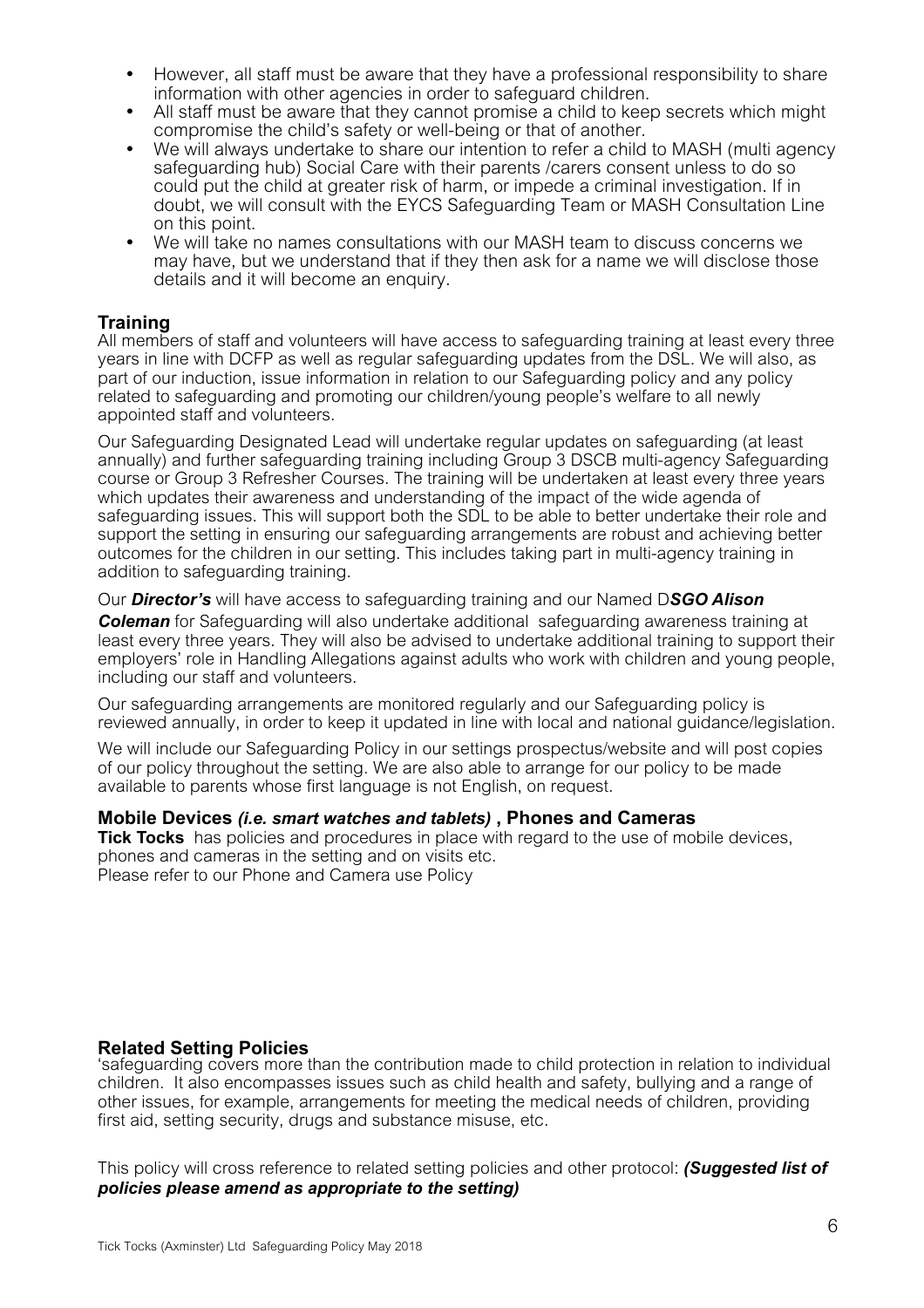The following Policys were adopted on 22nd May 2018 Promoting PositiveBehaviour Data Protection Confidentiality Alcohol and substance misuse **Attendance** Mobile Phone and electronic devise use : Health and Safety Dealing with Discriminatory Behaviour Visits and Outings Code of Conduct & Safe and respectful care Whistle Blowing Safe Recruitment Information Sharing - refer to golden rules displayed on notice board

Approved **Director's Lynn Knight and Alison Coleman**  Adopted on 22nd **May 2018** Review Date **May 2019 Tick Tocks (Axminster) Ltd Safeguarding Policy** 

#### *The above list is not exhaustive and as new policy guidance and legislation develops within the remit of Safeguarding we will review and update our policies and procedures as appropriate and in line with the Devon Safeguarding Children Board and Local Authority*

## **Useful Contacts**:

Devon Safeguarding Childrens Board [www.devonsafeguardingchildren.org](http://www.devonsafeguardingchildren.org) South West Child Protection Procedures <http://www.proceduresonline.com/swcpp/> Devon Early Years and Childcare Service www.devon.gov.uk/eycs Child Exploitation and Online Protection Agency [www.ceop.org.uk](http://www.ceop.org.uk) NSPCC<https://www.nspcc.org.uk/preventing-abuse/safeguarding/>

## **Multi-agency Safeguarding Hub (MASH) 0345 155 1071**

email: **[mashsecure@devon.gcsx.gov.uk](mailto:mashsecure@devon.gcsx.gov.uk)**

## **MASH Consultation Line** 0345 155 1071 (ask for Consultation Line)

**Early Help** In each of the four localities – Northern, Exeter, East and Mid, and Southern – there are Early Help Hubs, where the Early Help Locality Officers, Family Intervention Teams, Youth Intervention teams and REACH workers are based

- [Earlyhelpnorthsecure-mailbox@devon.gcsx.gov.uk](mailto:Earlyhelpnorthsecure-mailbox@devon.gcsx.gov.uk)
- [Earlyhelpsouthsecure-mailbox@devon.gcsx.gov.uk](mailto:Earlyhelpsouthsecure-mailbox@devon.gcsx.gov.uk)
- [Earlyhelpmideastsecure-mailbox@devon.gcsx.gov.uk](mailto:Earlyhelpmideastsecure-mailbox@devon.gcsx.gov.uk)
- [Earlyhelpexetersecure-mailbox@devon.gcsx.gov.uk](mailto:Earlyhelpexetersecure-mailbox@devon.gcsx.gov.uk)

# **Out of hours for CYPS (Social Care):**

5pm -9am and at weekends and public holidays, please contact: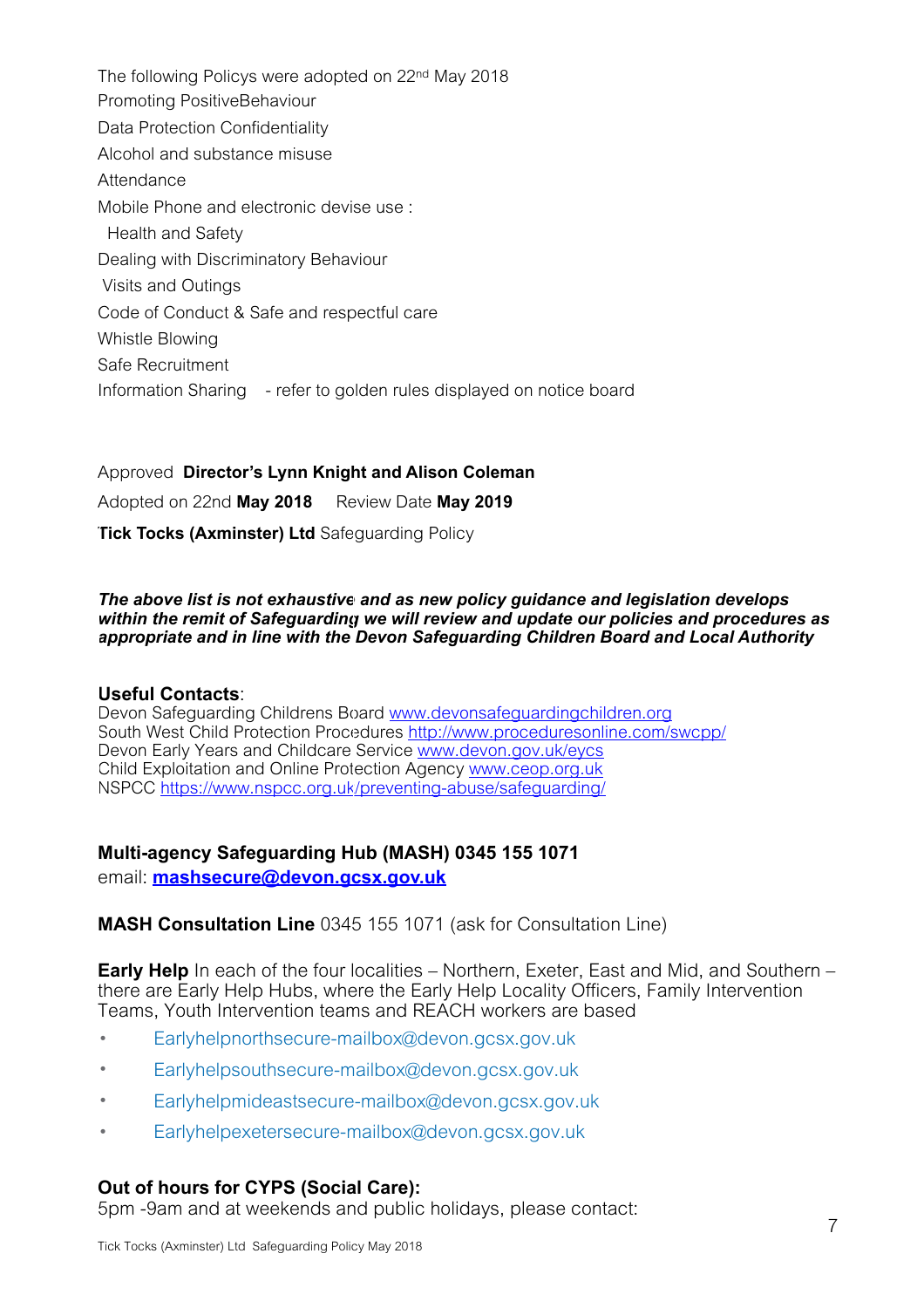Emergency Duty Service 0845 6000 388 (low-rate call)

# **Police Central Referral Unit**: 0845 605 116

## **EYCS Consultation Service**:

If you have concerns about a child but are unsure whether to make a MASH enquiry. The numbers are:

| Nikki Phillips – Locality Manager for Exeter and East Devon | 01392 383000 |
|-------------------------------------------------------------|--------------|
| Melissa Filby – Locality Manager for Northern and Mid Devon | 01392 383000 |
| Susan Bolt - Locality Manager for South and West Devon      | 01392 383000 |

# **DSCB**

DSCB Office: 01392 383000

**Child Protection Chairs and Local Authority Designated** Leads for managing allegations against staff:

Allegations against staff Referral Co-ordinator **01392 384964** 

**Devon's Domestic Abuse Helpline** 0345 155 1074

# **Multi-Agency Safeguarding Hub – MASH**

- Manages contacts and enquiries received from any source (usually CYPS and Police 121A reports)
- Develops a document recording the concern information and all other available information in the Hubs within agreed timescales and an Early Years and Families manager makes an informed decision using all of the available information.
- Develops concern information into an Early Years and Families referral if services are required under section 17 or section 47 of The Children Act 1989
- Liaises with the Early Response Service for children and young people who need services but do not meet The Children Act 1989 threshold
- Provides consultation to agency enquirers about thresholds, appropriate action to be undertaken and services.

The Hub contributes to improved outcomes for safeguarding children because it has the ability to swiftly collate and share information held by the various agencies and to provide a multiagency risk assessment of each case for 'actual or likely harm'.

## **Current Safeguarding Issues**

(This section highlights optional extras that Settings may consider adopting to accompany their Safeguarding policy)

*The following Safeguarding issues are all considered to be child Protection issues and should be referred immediately to the most relevant agency. The issues featured below are linked to guidance and local procedures which can be found on the South West Child Protection Procedures at http://www.proceduresonline.com/swcpp/ (Direct links to the policies listed below are included where available).* 

**E-Safety** Children and young people can be exploited and suffer bullying through their use of modern technology such as the internet, mobile devices, phones and social networking sites. In order to minimize the risks to our children and young people **Tick Tocks** will ensure that we have in place appropriate measures such as security filtering, and an acceptable use policy linked to our E-Safety policy. We will ensure that staff are aware of how not to compromise their position of trust in or outside of the setting and are aware of the dangers associated with social networking sites.

Our E-safety policy will clearly state that mobile phone, camera or electronic communications with a child or family at our setting is not acceptable other than for approved setting business. Where it is suspected that a child is at risk from internet abuse or cyber bullying we will report our concerns to the appropriate agency.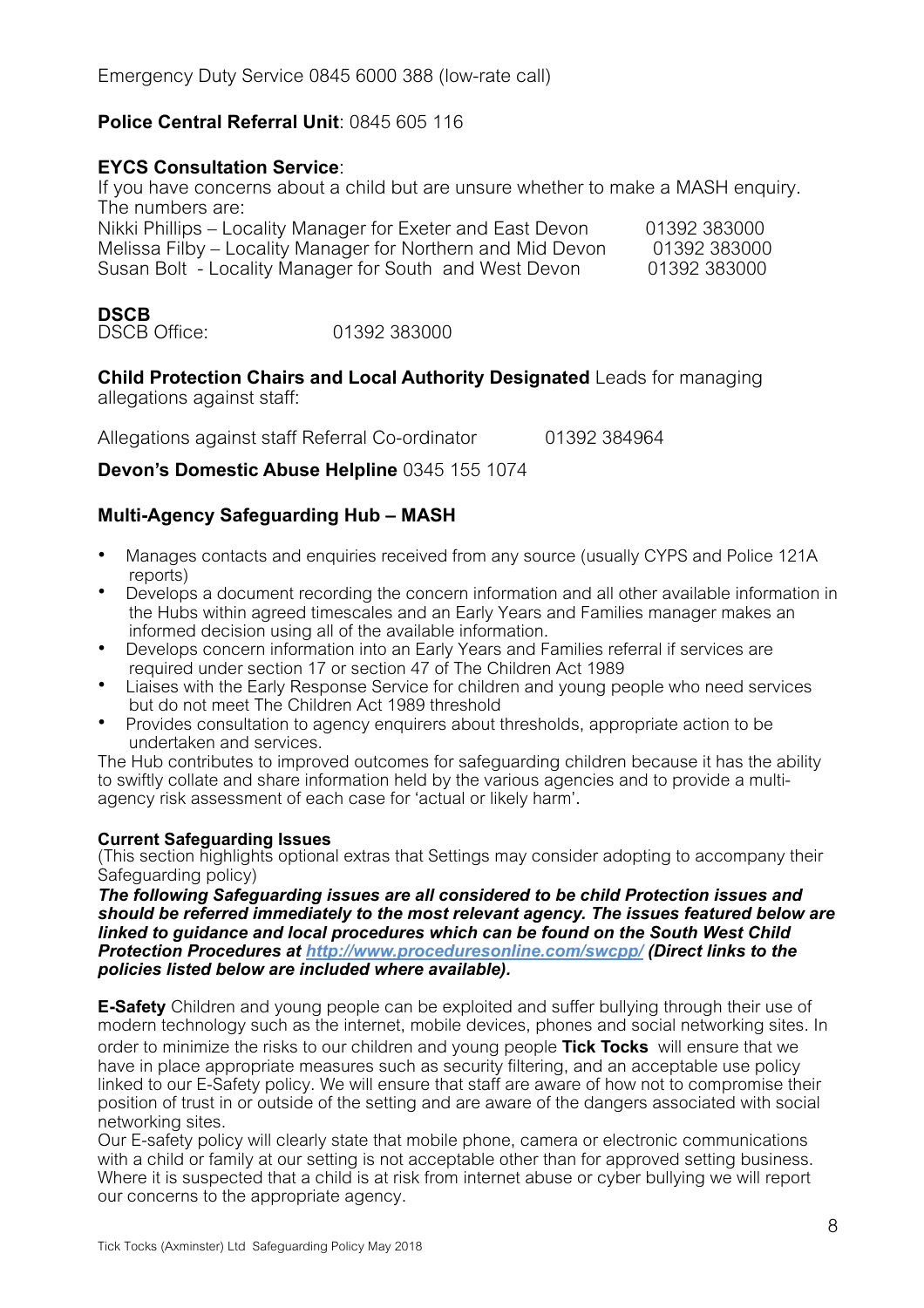**Child sexual exploitation (CSE)** The sexual exploitation of children and young people under 18 involves exploitative situations, contexts and relationships where young people, (or a third person or persons) receive something, (e.g. food, accommodation, drugs, alcohol, cigarettes, affections, gifts, money) as a result of them performing and/or others performing on them, sexual activities. Child sexual exploitation can occur through the use of technology without the child's immediate recognition; for example, being persuaded to post sexual images on the internet/ mobile phones without immediate payment or gain. In all cases those exploiting the child/young person have power over them by virtue of their age, gender, intellect, physical strength and/or economic or other resources. Violence, coercion and intimidations are common, involvement in exploitative relationships being characterised in the main by the child's or young person's limited availability of choice, resulting from their social/economic and/or emotional vulnerability. (DCSF 2009) Link to guidanc[e6](#page-8-0)

**Good practice – Individuals** Recognise the symptoms and distinguish them from other forms of abuse

- <span id="page-8-2"></span>• Treat the child/young person as a victim of abuse
- Understand the perspective / behaviour of the child/young person and be patient with them
- Help the child/young person to recognise that they are being exploited
- Collate as much information as possible
- Share information with other agencies and seek advice / refer to Social Care

## **Good practice – Organisations**

- Ensure robust safeguarding policies and procedures are in place which cover CSE<br>• Promote and engage in effective multi-agency working to prevent abuse
- Promote and engage in effective multi-agency working to prevent abuse
- Work to help victims move out of exploitation
- Cooperate to enable successful investigations and prosecutions of perpetrators

**Forced marriages (FM)** FM is now a specific offence under s121 of the Anti-Social Behaviour, Crime and Policing Act 2014 that came into force on 16 June 2014.

A FM is a marriage conducted without the valid consent of one or both parties, and where duress is a factor Forced marriage is when someone faces physical pressure to marry (e.g. threats, physical violence or sexual violence) or emotional and psychological pressure (e.g. if someone is made to feel like they're bringing shame on their family). This is very different to an arranged marriage where both parties give consent.

FM is illegal in England and Wales. This includes:

- taking someone overseas to force them to marry (whether or not the forced marriage takes place)
- <span id="page-8-3"></span>marrying someone who lacks the mental capacity to consent to the marriage (whether they're pressured to or not)

Link to the quidance: [7](#page-8-1)

**Under-age Marriage** In England, a young person cannot legally marry until they are 16 years old (without the consent of their parents or carers) nor have sexual relationships.

**Female Genital Mutilation (FGM)** FGM is child abuse and a form of violence against women and girls, and therefore should be dealt with as part of existing child safeguarding/protection structures, policies and procedures.

FGM is illegal in the UK. In England, Wales and Northern Ireland, the practice is illegal under the Female Genital Mutilation Act 2003.

Other than in the excepted circumstances, it is an offence for **any person (regardless of their nationality or residence status)** to:

<span id="page-8-1"></span>[7](#page-8-3) [https://www.gov.uk/government/uploads/system/uploads/attachment\\_data/file/380125/](https://www.gov.uk/government/uploads/system/uploads/attachment_data/file/380125/MultiAgencyPracticeGuidelinesNov14.pdf) [MultiAgencyPracticeGuidelinesNov14.pdf](https://www.gov.uk/government/uploads/system/uploads/attachment_data/file/380125/MultiAgencyPracticeGuidelinesNov14.pdf)

<span id="page-8-0"></span>[https://www.gov.uk/government/uploads/system/uploads/attachment\\_data/file/278849/](https://www.gov.uk/government/uploads/system/uploads/attachment_data/file/278849/Safeguarding_Children_and_Young_People_from_Sexual_Exploitation.pdf) [6](#page-8-2) Safeguarding Children\_and\_Young\_People\_from\_Sexual\_Exploitation.pdf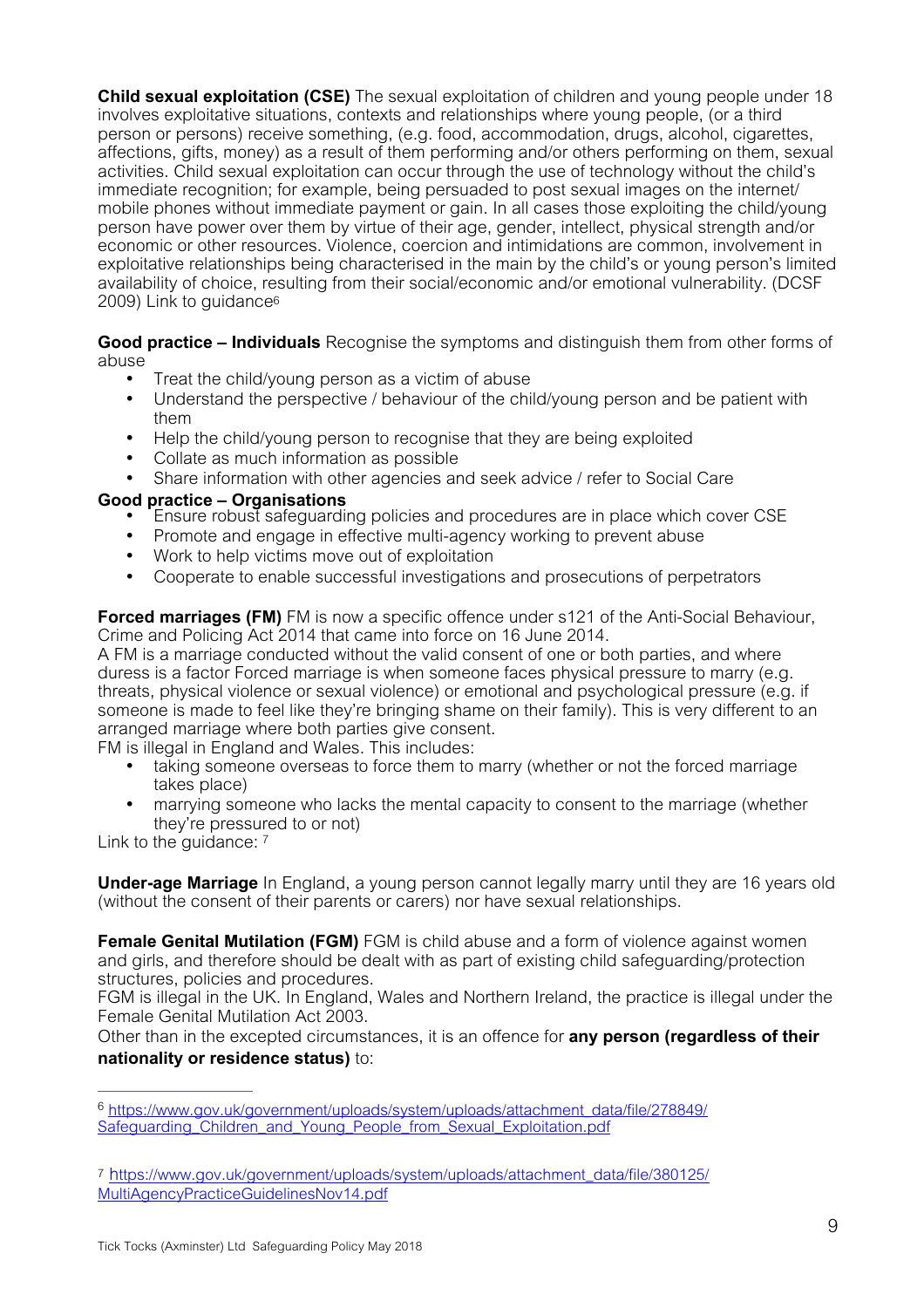- perform FGM in England, Wales or Northern Ireland (section 1 of the Act);
- assist a girl to carry out FGM on herself in England, Wales or Northern Ireland (section 2 of the Act); and
- <span id="page-9-1"></span>• Assist (from England, Wales or Northern Ireland) a non-UK person to carry out FGM outside the UK on a **UK national or permanent UK resident** (section 3 of the Act).

Link to the quidance:<sup>8</sup>

**Ritualistic Abuse** Some faiths believe that spirits and demons can possess people (including children). What should never be considered is the use of any physical or psychological violence to get rid of the possessing spirit. This is abusive and will result in the criminal conviction of those using this form of abuse even if the intention is to help the child.

**Sexually Active under Eighteen years old** It is acknowledged by those working with young people that most young people under the age of 18 will have an interest in sex and sexual relationships. The Protocol for Sexually Active Young People under 18 years old has been designed to assist those working with children and young people to identify where these relationships may be abusive, and the children and young people may need the provision of protection or additional services.

**Safeguarding Disabled Children** Disabled children have exactly the same human rights to be safe from abuse and neglect, to be protected from harm and achieve Every Child Matters outcomes as non-disabled children. Disabled children do however require additional action. This is because they experience greater risks and *'created vulnerability'* as a result of negative attitudes about disabled children and unequal access to services and resources, and because they may have additional needs relating to physical, sensory, cognitive and/ or communication impairment (*Safeguarding Children, DCSF, July 2009)* **Tick Tocks** will ensure that our disabled children are listen too and responded to appropriately where they have concerns regarding abuse. In order to do this, we will ensure that our staff and volunteers receive the relevant training to raise awareness and have access to specialist staff in the event they have concerns regarding abuse of a child.

**Safer Recruitment and Selection** It is a requirement for all agencies to ensure that all staff recruited to work with children and young people are properly selected and checked. At **Tick Tocks** we will ensure that we have a member on every recruitment panel who has received the appropriate recruitment and selection training. That all of our staff are appropriately qualified and have the relevant employment history and checks to ensure they are safe to work with children in compliance with the Key Safeguarding Employment Standards.

**Honour Based Violence** Honour based violence' is a crime or incident, which has or may have been committed to protect or defend the honour of the family and/or community'. It is important to be alert to signs of distress and indications such as self-harm, absence from setting, infections resulting from female genital mutilation, isolation from peers, being monitored by family, not participating in setting activities, unreasonable restrictions at home. Where it is suspected that a child/young person is at risk from Honour based violence **Tick Tocks** will report those concerns to the appropriate agency in order to prevent this form of abuse taking place.

**Trafficked Children** Child trafficking involves moving children across or within national or international borders for the purposes of exploitation. Exploitation includes children being used for sex work, domestic work, restaurant/ sweatshop, drug dealing, shoplifting and benefit fraud. Where **Tick Tocks** is made aware of a child is suspected of or actually being trafficked/exploited we will report our concerns to the appropriate agency.

**Domestic Abuse** The Government defines domestic abuse as **"Any** *incident of threatening behaviour, violence or abuse (psychological, physical, sexual, financial or emotional) between adults who are or have been intimate partners or family members regardless of gender or sexuality".* 

<span id="page-9-0"></span>[https://www.gov.uk/government/uploads/system/uploads/attachment\\_data/file/380125/](https://www.gov.uk/government/uploads/system/uploads/attachment_data/file/380125/MultiAgencyPracticeGuidelinesNov14.pdf) [8](#page-9-1) [MultiAgencyPracticeGuidelinesNov14.pdf](https://www.gov.uk/government/uploads/system/uploads/attachment_data/file/380125/MultiAgencyPracticeGuidelinesNov14.pdf)